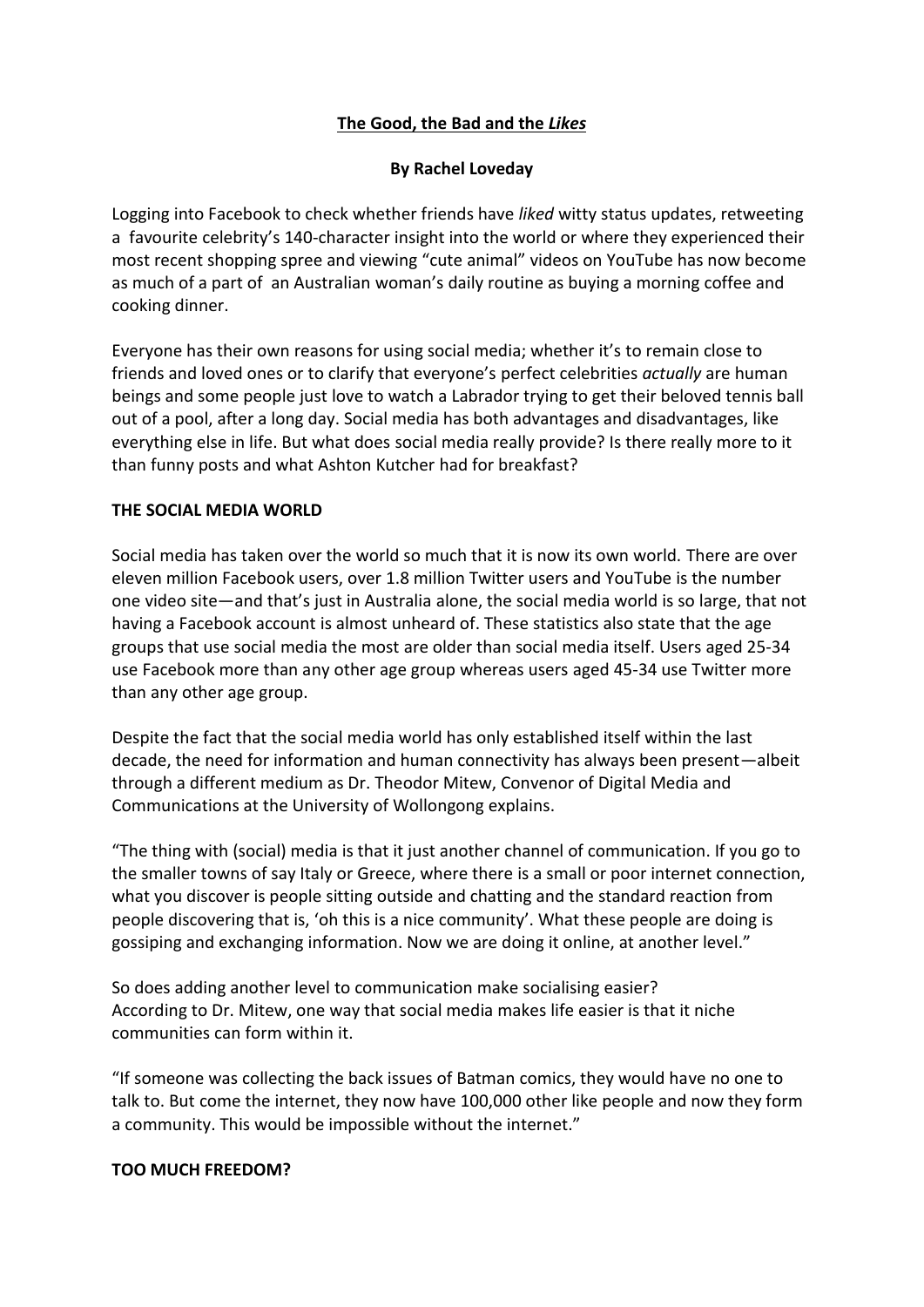Now that niche communities are forming and familial relationships and friendships are becoming closer with the availability of social media and the internet that does mean that there is too much freedom online?

The fact that once you post something on Facebook, Twitter, YouTube and any other form of social media, it belongs to them and not you is common knowledge, however that still doesn't stop the mistakes happening and issues arising. Olympians; Nick D'Arcy and Kenrick Monk had a social media ban enforced upon them during the Olympics after photos of them posing with guns at a California shooting range went viral after they posted them on their own Facebook profiles, the Australian Olympic Committee also had the swimmers leave after they competed in their events. These mistakes not only occur on a personal level but also on a professional level. A Vodafone employee was dismissed from his job after tweeting and posting negative comments about customers on Facebook, after this employee was dismissed, Vodafone was forced to state that his opinion was not the opinion of the company.

These mistakes and issues happen on a daily basis and are not going to go away any time soon, if ever and despite the different types of context with each user's individual post, whether they go viral or not, Dr Mitew believes that there is no such thing as "too much freedom."

"I don't think there is such a thing as too much freedom. There should be a place for any or all sorts of content. This is the essence of what the internet is all about an uninterrupted form of information, for example, someone might post something and I might disagree with what they are saying, but I will defend to the end, their right to say it."

#### **FREE MARKETING**

Social media isn't just about socialising anymore. Businesses and companies are reaping the benefits of social media by setting up their own Facebook pages and Twitter accounts in order to connect with their customers and improve their businesses overall.

Ane Glahn-Bertelsen, founder of Sifters; an events and marketing business, uses social media to promote not only the work of Sifters but two other businesses; *Ka~fe* in Wollongong and Point Hicks Lighthouse in Victoria. Ms Glahn-Bertelsen believes the benefits that businesses experience by using social media is direct contact with their customers as well as what she calls 'free marketing.'

"It's good for businesses to connect with their customer base as they can get direct feedback, there's a huge online world out there and if you're not connecting with your customer base and not giving them that direct connectivity, they won't use your business. It's basically free marketing because it doesn't cost anything, it gets your name out there and gets people talking about you."

Ms Glahn-Bertelsen described her job as providing her clients' businesses with an identity.